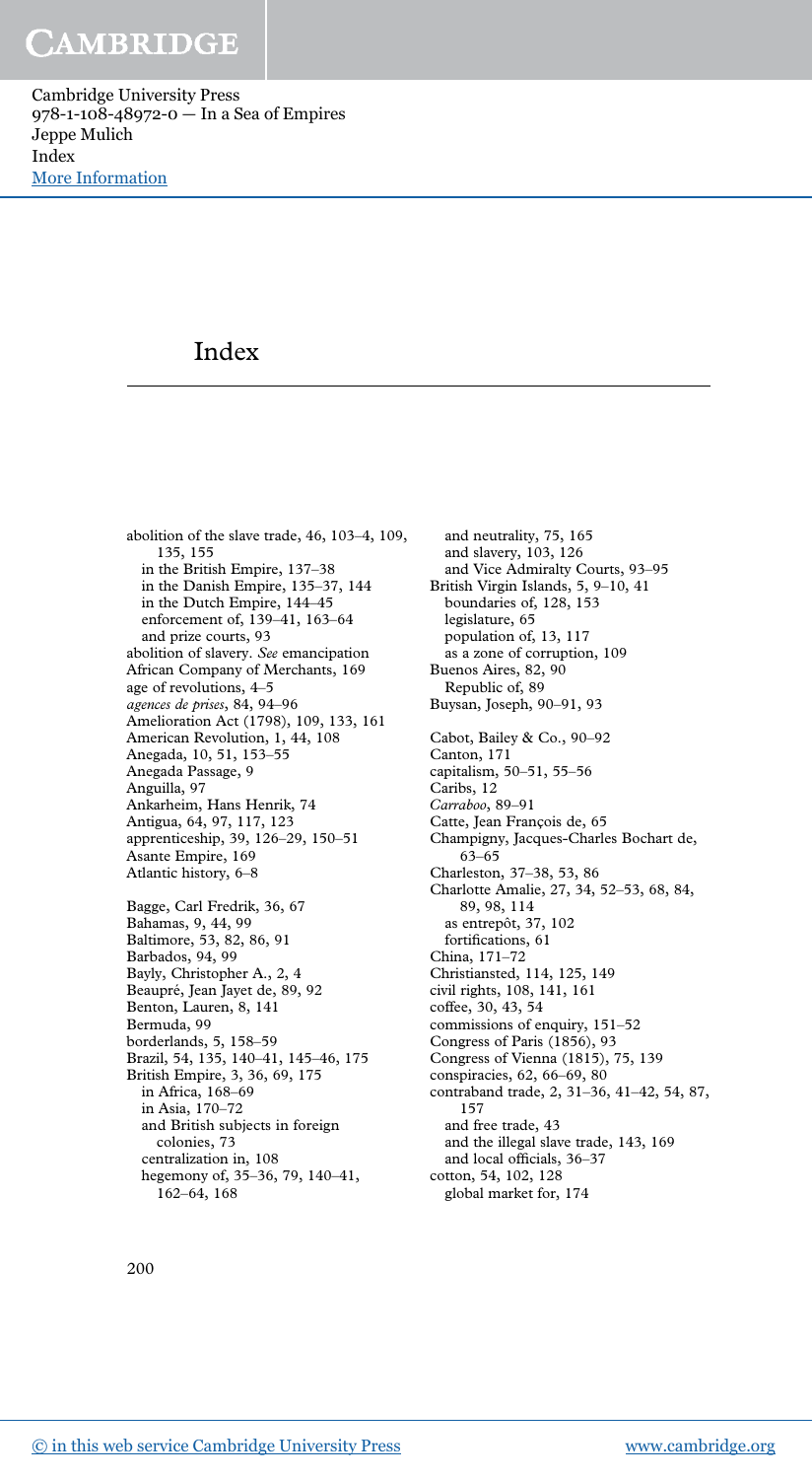Cambridge University Press 978-1-108-48972-0 — In a Sea of Empires Jeppe Mulich Index [More Information](www.cambridge.org/9781108489720)

### Index 201

counterrevolution, 79–80 Cuba, 54, 135, 145, 147, 155 Curaçao, 44, 125, 149 *Las Damas Argentinas*, 89–93 Danish Empire, 3, 8, 60, 64 in Africa, 136, 168 in Asia, 171 in the Holy Alliance, 89 law, 107–8 in the Second League of Armed Neutrality, 72–73 trade with France, 75–76 war with Britain, 28 Danish West India and Guinea Company, 29–31, 62 Danish West Indies, 10, 28, 77 British occupation of, 49 and citizenship, 35 defense of, 62 free people of color in, 122 population of, 13, 33, 117 relationship to Britain, 165 and slavery, 135, 144, 148, 174 demographics, 13–15, 37, 175 and the abolition of the slave trade, 135–36, 145–46 free and enslaved people, 117 diplomacy, 17–18, 85, 135, 142 from below, 24–25 and the suppression of the slave trade, 139–41 disease, 58, 61 Dominica, 38–39, 44, 66–67, 102 *Donna Paula*, 129, 153 Dryburgh, James, 37–38 Dutch Empire, 32–33, 43, 60, 165 in Africa, 168 in Asia, 54, 171 and slavery, 120, 144–45 Eden, William, 46 Elliott, Hugh, 110–11, 142 emancipation, 3, 55, 113, 126–27, 129, 137, 175 extraterritoriality, 172 forgeries, 88, 145, 148 forts, 30, 61–62 on the Gold Coast, 136 La Fourchue, 88 free people of color, 14, 34–35, 37, 77,

intercolonial networks of, 117, 131, 158 in militias, 58 rights of, 120–23 free ports, 41–44, 48–49, 56, 76, 160, 164 free port acts, 44–45, 49–50 and marronage, 124 French Empire, 8, 35, 47, 60, 163, 173 in Asia, 170 privateering, 95–96 and St. Barthélemy, 13, 52, 75, 164–65 unrest in, 65–66, 138 French Revolution, 48, 66 French Revolutionary and Napoleonic Wars, 3, 72, 83, 94, 163 Gardelin, Philip, 62–63 geography, 7, 156 and contraband trade, 56 of the Leeward Islands, 8–10 and revolts, 67 global history, 7–8, 175 microregions in, 168–72 globalization, 2–4, 50, 56–57 regional, 50–51, 173–76 Gold Coast, 30, 32, 50, 134, 136, 144, 168–69 Gran Colombia, 41–42, 53, 85 Guadeloupe, 14, 28, 48, 66, 84, 94–95 Swedish control of, 77–78, 87, 164 Gustavia, 27, 34, 51–52, 67, 132 as entrepôt, 47–48 fortifications, 61 population of, 117–20 and privateering, 83–84, 87–88 and smuggling, 40–41 Haiti, 5, 68–70, 75, 138 revolution, 3, 59, 65, 67, 138, 146, 163 trade with, 53 Hall, Neville, 60, 124 Heegaard, Anna, 114 hegemony, 3, 35–36, 79, 162–65 regional, 139–43, 172–73 hierarchy, 23–25 colonial, 36–37, 161 inter-imperial, 40–41, 135, 141, 143, 163 racial, 58, 133, 157, 166; *see also* white supremacy High Court of Admiralty, 75, 95, 99 Hispaniola, 27, 174 Hodge, Arthur William, 39, 109–11, 161 Hong Kong, 171 Huggins, Edward, 111–12, 161 human rights. *See* civil rights

103–4, 116–17, 133 distrust of, 68, 125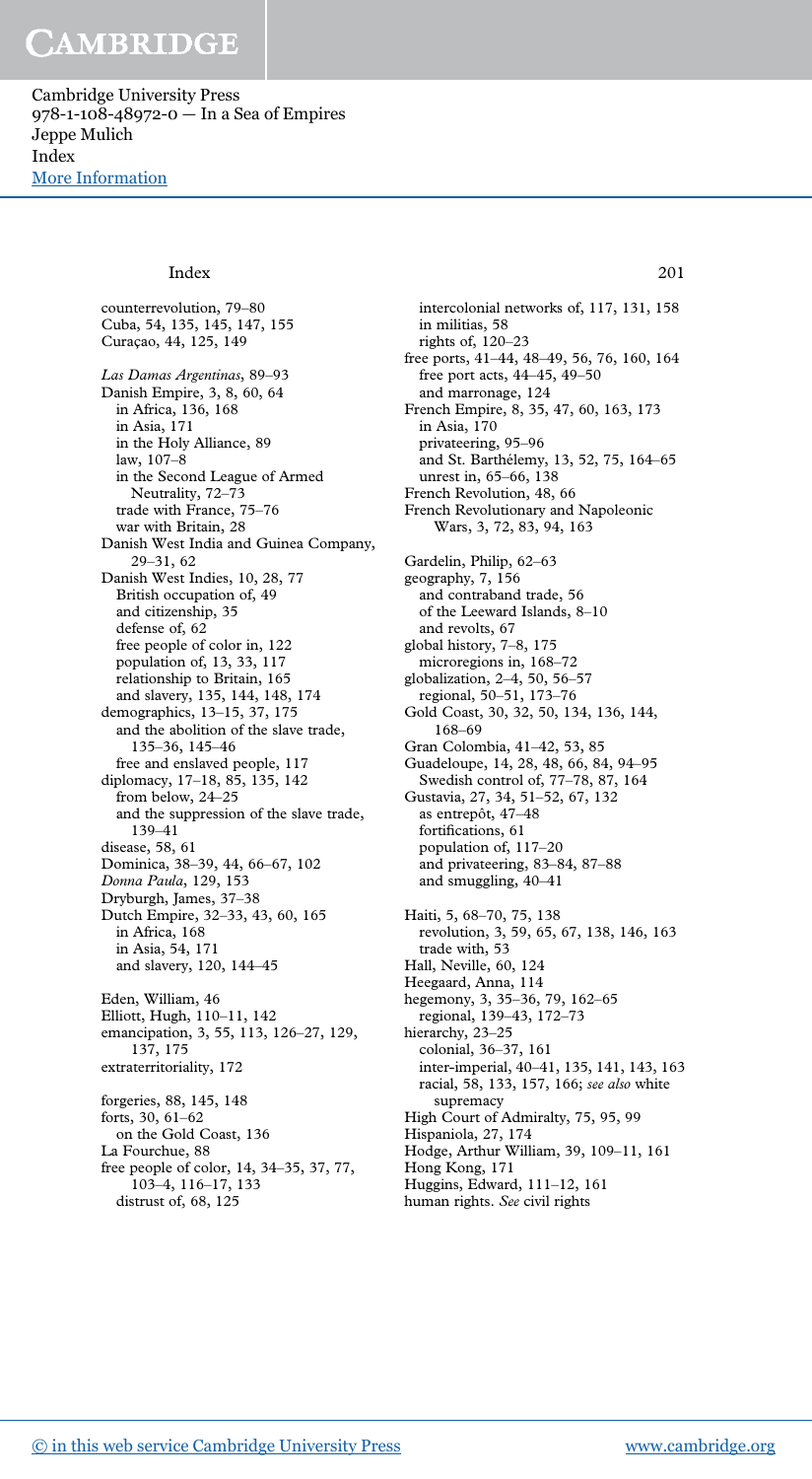Cambridge University Press 978-1-108-48972-0 — In a Sea of Empires Jeppe Mulich Index [More Information](www.cambridge.org/9781108489720)

### 202 Index

ideal-typification, 2, 16–17, 25–26, 165–68 imperial law, 34, 111 Danish, 107–8 and slavery, 148–49 and trade, 56 Indian Ocean, 170–71 Ingram, Francis, 38–39 intermediaries, 16–17, 24–25, 160, 162, 172 international law, 141–42 international system, 16–17, 24 Jamaica, 27, 44, 174 prize court, 98–99 Jost Van Dyke, 10, 102, 160 judges, 41–42, 93, 99, 110, 133, 141 lack of, 94 mixed commission courts, 139 prize courts, 96–97 jurisdictions, 2, 41, 93–94, 114–16, 122, 166, 172 clashes between, 99, 114, 133, 161 competition over, 82, 93 politics of, 35, 56, 94 *Kangaroo*. *See Las Damas Argentinas* Kingstown, 129–32 languages, 9, 16, 20 Latin America, 3, 40 privateering, 85–87, 91–92, 100–1 revolutions, 82, 85 smuggling to, 41–42 League of Armed Neutrality, 72–73, 75 Leeward Islands, 1–2, 5, 8–15, 40 in Atlantic trade, 29, 33–34, 50 British, 41, 64, 70, 94, 96–97, 109, 111–12, 129, 142 free ports in, 42–44 as an integrated slave system, 100–1, 116, 125–26 as a microregion, 22–23, 165–68 and the transatlantic slave trade, 134–35, 155–56 war and conflict in, 58–60, 100–1 legal regimes, 2, 15, 82–83, 95, 167 letters of marque, 20, 81–82, 84, 92, 99, 152 forged, 88 liberated Africans, 128–31, 151. *See* also prize slaves Lindemann, Wilhelm Anton, 74 magistrates, 20, 24–25, 36–40, 56, 60, 74,

petitioning, 97 and prize courts, 94–96, 99 and slave law, 104–6, 112 maritime spaces, 23, 25, 156, 158–59 marronage, 66, 104, 161 maritime, 123–27, 133 martial law, 110 Martin, George, 121, 124 Martinique, 28, 63, 68–69, 94 Matthew, William, 63–65 Mauritius, 50, 169 mercantilism, 31, 44 merchants, 16, 25, 28–29, 32, 54, 95, 135, 157 in Asia, 170 and colonial companies, 29–30 and conservatism, 79 duties paid by, 43 in Gustavia, 48, 106 lobbying by, 44–46, 87 loyalty of, 60 networks of, 34–36 North American, 37, 52 regional knowledge of, 98 and the slave trade, 136, 145, 155 in St. Eustatius, 71 in St. Thomas, 73, 76, 97, 165 Mexico, 86 microhistory, 21–22 microregion, 2, 5, 22–23 in global history, 168–72 inter-imperial, 15–26, 165–68 migration, 34 forced, 3, 174 intercolonial, 6, 34, 68 mixed commission courts, 141–42 molasses, 43, 56 Montserrat, 97 Napoleonic Wars. *See* French Revolutionary and Napoleonic Wars naval power, 79, 139, 142–43, 155, 163 networks, 1, 15, 25, 36, 56, 135, 157–59 exclusion from, 131, 161 and globalization, 5, 50–51, 173–76 and hierarchy, 23–24 intercolonial, 2, 59, 64, 83, 88, 90, 114, 149 legal, 82–83, 101

and security, 70 transatlantic, 7–8

- trans-imperial, 19–20, 28–29, 33–35, 76, 91, 103–4, 132, 143, 160, 165–68
- neutrality, 35, 42, 54, 60, 72, 74–75, 86, 165

79, 84, 88, 93, 110, 148, 153 control over, 103, 108, 116, 142, 162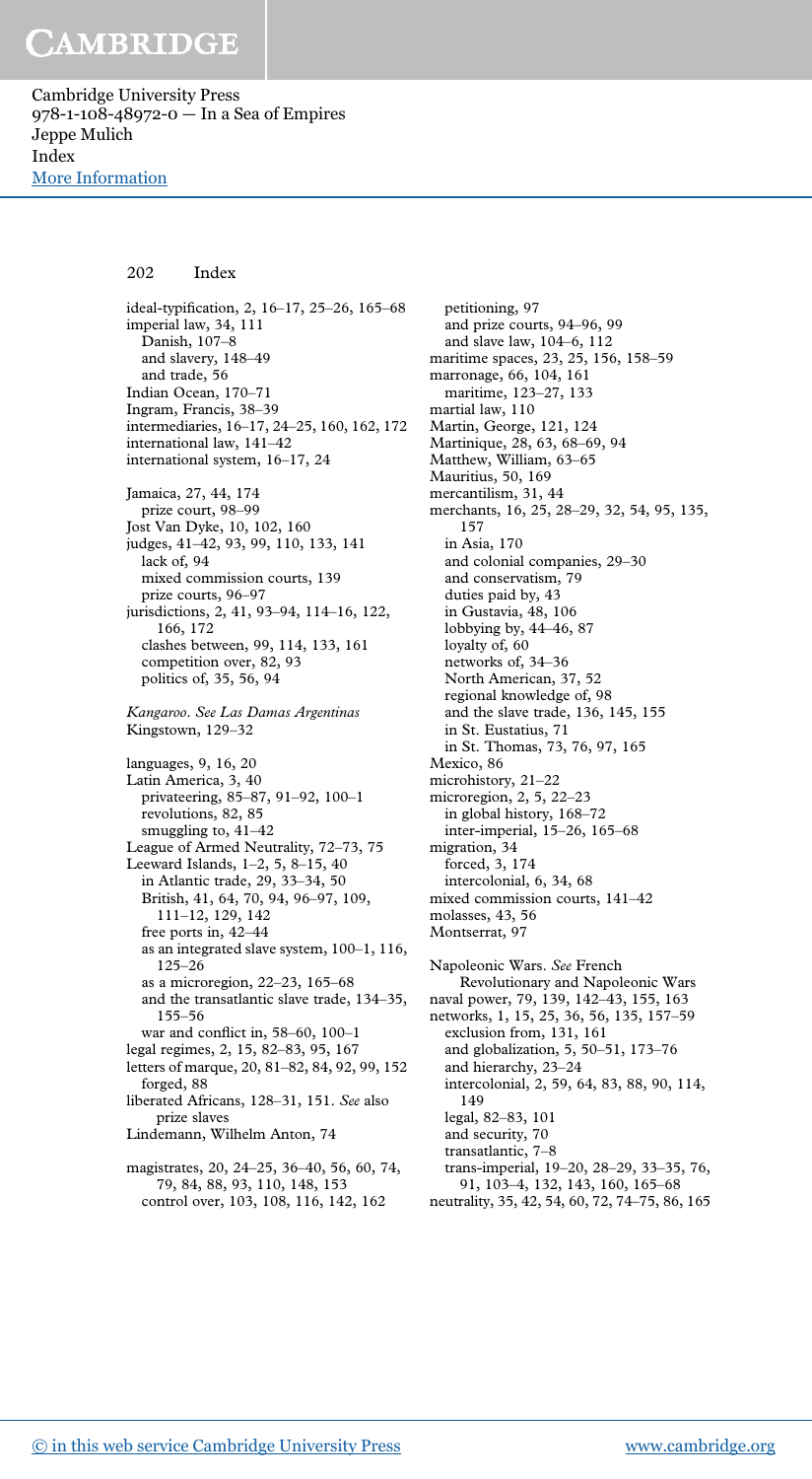Cambridge University Press 978-1-108-48972-0 — In a Sea of Empires Jeppe Mulich Index [More Information](www.cambridge.org/9781108489720)

#### Index 203

Nevis, 97, 111 New Orleans, 53 Nexon, Daniel, 16–17 Norderling, Johan, 40–41, 87–88, 122, 162 occupations, 58, 60, 75, 77–78, 95 of the Danish West Indies, 29, 49, 73–77, 114, 149 of St. Barthélemy, 13, 72, 75 of St. Eustatius, 71–72 Oranjestad, 34, 71, 123 Pacific Ocean, 170 parliament, 45–47, 71, 114, 137–38 Pearl River Delta, 50 Philadelphia, 53, 84, 98 piracy, 54, 60, 81, 89–92, 100 planters' prerogative, 107, 109, 112, 161, 166 Porter, George R., 153 Portugal, 72, 88, 140, 145, 171 practice analysis, 2, 8 privateering, 3, 25, 81–83, 100–1, 123 defense against, 84–85 end of, 92–93 Latin American, 85–87 loot, 54, 84 and prize courts, 93–95, 99 privateering commissions. *See* letters of marque Privy Council, 28, 97 prize courts, 2, 41, 76, 82–83, 93–100, 147, 164–65 in Latin America, 41–42 and privateering, 84–85, 94 and slavery, 150, 160; *see also* prize slaves prize slaves, 100, 110, 135, 150–51, 156 Providence, 86 public sphere, 19–20, 37, 44, 111, 158 Puerto Rico, 53, 89, 123, 125–26, 147, 149–51, 154, 174 Quakers, 116 Quasi-War, 84 Quincy, John D., 91–92 race, 61, 65, 123, 132, 157. *See also* white supremacy and categorization, 68 and social order, 143, 166 and violence, 116

revolutionary movements, 80, 82, 85 threat of, 60, 65, 67–68 Río de la Plata, 50 Road Town, 39, 45, 85, 128, 131 rumors, 69 Saba, 13, 90 sailors, 13, 25, 34, 69, 73, 84, 88 in Asia, 170 and local knowledge, 153, 156 and race, 143 Saint-Domingue. *See* Haiti Salt Island, 127–28 Savannah, 86 Schimmelmann, Ernst, 136–37 Scholten, Casimir von, 37–38, 68, 74, 114 Scholten, Peter von, 62, 90, 114–16, 126, 149, 166 Seychelles, 50, 169 Shanghai, 171–72 Singapore, 170–71 slave law, 103–9, 112–13, 161 slave revolts, 59, 65–68, 72, 80, 132, 161 slave society, 15, 102–3, 105–6, 167 slave trade, 102, 128, 131, 134–35, 138, 140, 143–46, 169 and globalization, 174 illicit, 146–55, 160 smuggling. *See* contraband trade sovereignty, 2, 15, 18, 25, 32, 68, 86, 171 and the abolition of the slave trade, 140 black, 69 porous, 19 and privateering, 82, 85, 100 settler, 138 thin, 33–34, 60, 78 Spanish Empire, 5, 9, 76, 85, 140, 145, 147, 163 and marronage, 125 and the slave trade, 149 Spengler, Willem Albert van, 90 St. Barthélemy, 1, 5, 13, 27–28, 34–35, 40, 47, 74, 78, 122, 142, 147, 164 corruption in, 40 demographics, 117 as entrepôt, 14, 51–52, 102 French population of, 48 maroons from, 125 and privateering, 83–84, 87–88, 101 and the slave trade, 134, 140

revolution, 2–4, 16, 48, 65, 89, 108, 138,

157, 163 and politics, 79

and slavery, 67, 105–6

refugees, 69 French, 65–66 relationalism, 2, 21